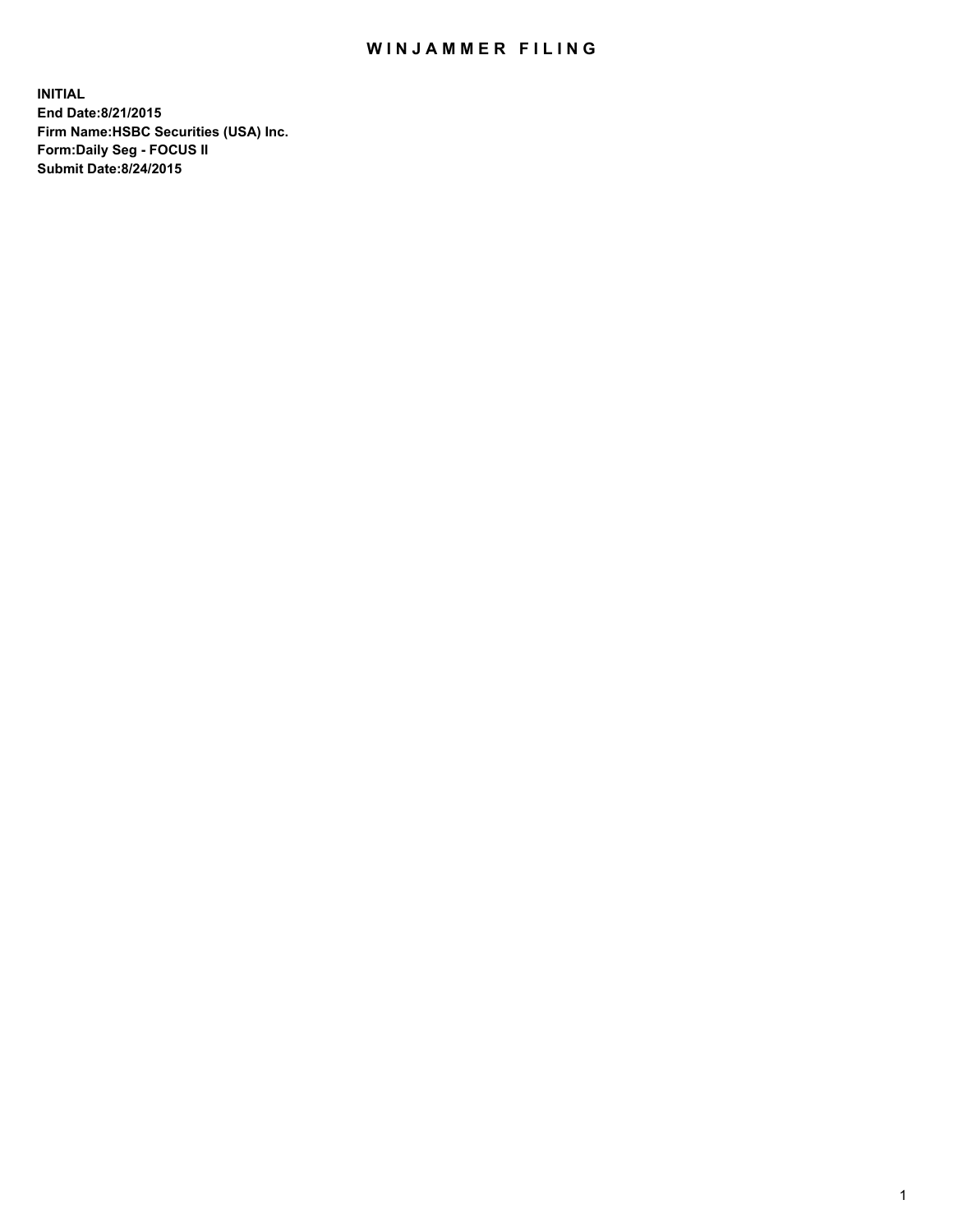## **INITIAL End Date:8/21/2015 Firm Name:HSBC Securities (USA) Inc. Form:Daily Seg - FOCUS II Submit Date:8/24/2015 Daily Segregation - Cover Page**

| Name of Company<br><b>Contact Name</b><br><b>Contact Phone Number</b><br><b>Contact Email Address</b>                                                                                                                                                                                                                          | <b>HSBC Securities (USA) Inc.</b><br>Steven richardson<br>212-525-6445<br>steven.richardson@us.hsbc.com |
|--------------------------------------------------------------------------------------------------------------------------------------------------------------------------------------------------------------------------------------------------------------------------------------------------------------------------------|---------------------------------------------------------------------------------------------------------|
| FCM's Customer Segregated Funds Residual Interest Target (choose one):<br>a. Minimum dollar amount: ; or<br>b. Minimum percentage of customer segregated funds required:%; or<br>c. Dollar amount range between: and; or<br>d. Percentage range of customer segregated funds required between: % and %.                        | 50,000,000<br>0 <sub>0</sub><br>0 <sub>0</sub>                                                          |
| FCM's Customer Secured Amount Funds Residual Interest Target (choose one):<br>a. Minimum dollar amount: ; or<br>b. Minimum percentage of customer secured funds required:%; or<br>c. Dollar amount range between: and; or<br>d. Percentage range of customer secured funds required between:% and%.                            | 10,000,000<br><u>0</u><br>0 <sub>0</sub><br>0 <sub>0</sub>                                              |
| FCM's Cleared Swaps Customer Collateral Residual Interest Target (choose one):<br>a. Minimum dollar amount: ; or<br>b. Minimum percentage of cleared swaps customer collateral required:% ; or<br>c. Dollar amount range between: and; or<br>d. Percentage range of cleared swaps customer collateral required between:% and%. | 70,000,000<br>00<br><u>00</u>                                                                           |

Attach supporting documents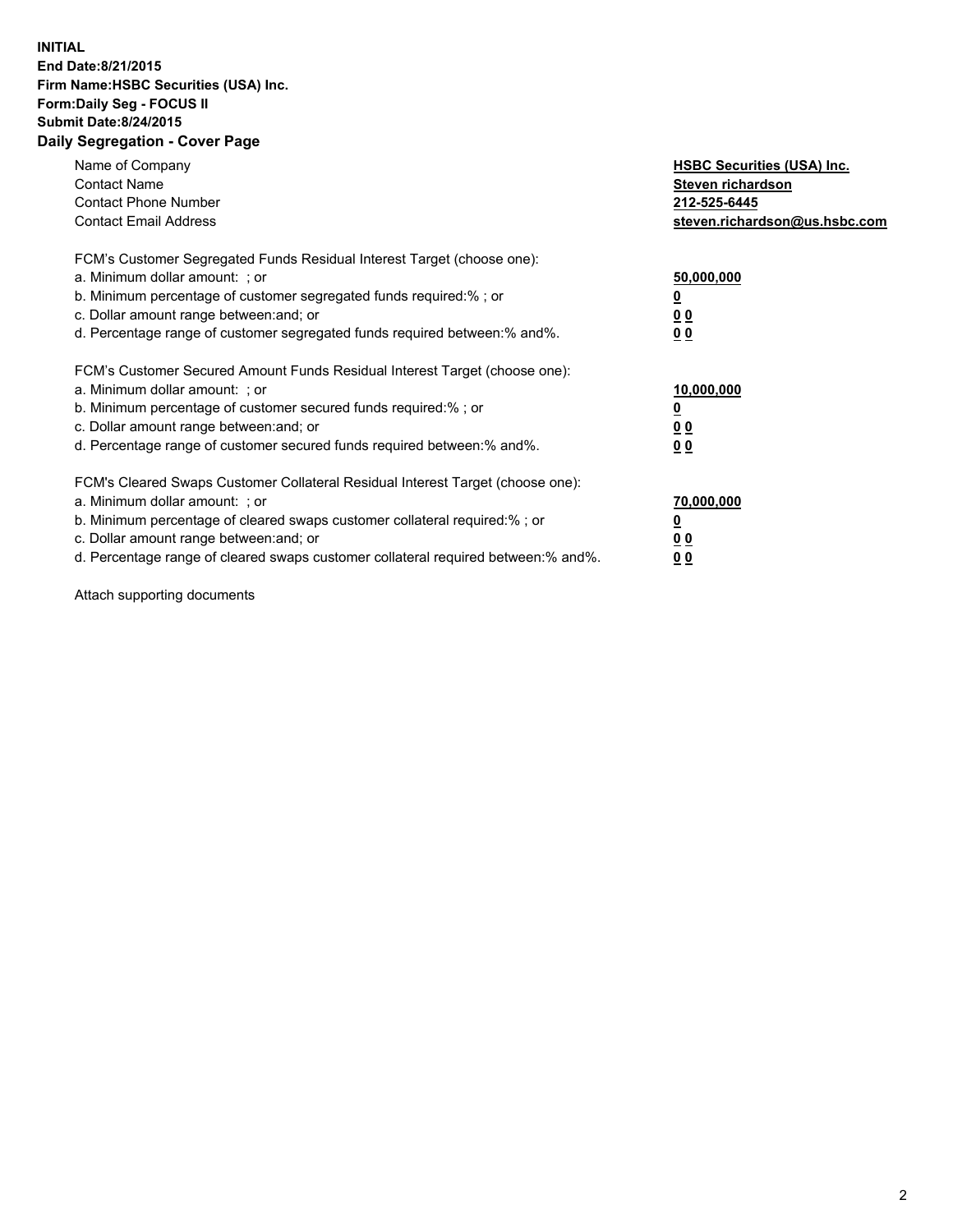**INITIAL End Date:8/21/2015 Firm Name:HSBC Securities (USA) Inc. Form:Daily Seg - FOCUS II Submit Date:8/24/2015 Daily Segregation - Secured Amounts**

|     | Daily Segregation - Secured Amounts                                                                                                  |                            |
|-----|--------------------------------------------------------------------------------------------------------------------------------------|----------------------------|
|     | Foreign Futures and Foreign Options Secured Amounts                                                                                  |                            |
|     | Amount required to be set aside pursuant to law, rule or regulation of a foreign                                                     | $0$ [7305]                 |
|     | government or a rule of a self-regulatory organization authorized thereunder                                                         |                            |
| 1.  | Net ledger balance - Foreign Futures and Foreign Option Trading - All Customers                                                      |                            |
|     | A. Cash                                                                                                                              | 50,226,003 [7315]          |
|     | B. Securities (at market)                                                                                                            | 46,800,344 [7317]          |
| 2.  | Net unrealized profit (loss) in open futures contracts traded on a foreign board of trade                                            | 4,654,381 [7325]           |
| 3.  | Exchange traded options                                                                                                              |                            |
|     | a. Market value of open option contracts purchased on a foreign board of trade                                                       | $0$ [7335]                 |
|     | b. Market value of open contracts granted (sold) on a foreign board of trade                                                         | $0$ [7337]                 |
| 4.  |                                                                                                                                      |                            |
| 5.  | Net equity (deficit) (add lines 1. 2. and 3.)                                                                                        | 101,680,728 [7345]         |
|     | Account liquidating to a deficit and account with a debit balances - gross amount                                                    | 3,698,249 [7351]           |
|     | Less: amount offset by customer owned securities                                                                                     | -3,698,249 [7352] 0 [7354] |
| 6.  | Amount required to be set aside as the secured amount - Net Liquidating Equity                                                       | 101,680,728 [7355]         |
|     | Method (add lines 4 and 5)                                                                                                           |                            |
| 7.  | Greater of amount required to be set aside pursuant to foreign jurisdiction (above) or line                                          | 101,680,728 [7360]         |
|     | 6.                                                                                                                                   |                            |
|     | FUNDS DEPOSITED IN SEPARATE REGULATION 30.7 ACCOUNTS                                                                                 |                            |
| 1.  | Cash in banks                                                                                                                        |                            |
|     | A. Banks located in the United States                                                                                                | 26,688,547 [7500]          |
|     | B. Other banks qualified under Regulation 30.7                                                                                       | 0 [7520] 26,688,547 [7530] |
| 2.  | Securities                                                                                                                           |                            |
|     | A. In safekeeping with banks located in the United States                                                                            | 46,800,344 [7540]          |
|     | B. In safekeeping with other banks qualified under Regulation 30.7                                                                   | 0 [7560] 46,800,344 [7570] |
| 3.  | Equities with registered futures commission merchants                                                                                |                            |
|     | A. Cash                                                                                                                              | $0$ [7580]                 |
|     | <b>B.</b> Securities                                                                                                                 | $0$ [7590]                 |
|     | C. Unrealized gain (loss) on open futures contracts                                                                                  | $0$ [7600]                 |
|     | D. Value of long option contracts                                                                                                    | $0$ [7610]                 |
|     | E. Value of short option contracts                                                                                                   | 0 [7615] 0 [7620]          |
| 4.  | Amounts held by clearing organizations of foreign boards of trade                                                                    |                            |
|     | A. Cash                                                                                                                              | $0$ [7640]                 |
|     | <b>B.</b> Securities                                                                                                                 | $0$ [7650]                 |
|     | C. Amount due to (from) clearing organization - daily variation                                                                      | $0$ [7660]                 |
|     | D. Value of long option contracts                                                                                                    | $0$ [7670]                 |
|     | E. Value of short option contracts                                                                                                   | 0 [7675] 0 [7680]          |
| 5.  | Amounts held by members of foreign boards of trade                                                                                   |                            |
|     | A. Cash                                                                                                                              | 53,711,795 [7700]          |
|     | <b>B.</b> Securities                                                                                                                 | $0$ [7710]                 |
|     | C. Unrealized gain (loss) on open futures contracts                                                                                  | 4,654,381 [7720]           |
|     | D. Value of long option contracts                                                                                                    | $0$ [7730]                 |
|     | E. Value of short option contracts                                                                                                   | 0 [7735] 58,366,176 [7740] |
| 6.  | Amounts with other depositories designated by a foreign board of trade                                                               | 0 [7760]                   |
| 7.  |                                                                                                                                      |                            |
| 8.  | Segregated funds on hand                                                                                                             | $0$ [7765]                 |
| 9.  | Total funds in separate section 30.7 accounts<br>Excess (deficiency) Set Aside for Secured Amount (subtract line 7 Secured Statement | 131,855,067 [7770]         |
|     |                                                                                                                                      | 30,174,339 [7380]          |
|     | Page 1 from Line 8)                                                                                                                  |                            |
| 10. | Management Target Amount for Excess funds in separate section 30.7 accounts                                                          | 10,000,000 [7780]          |
| 11. | Excess (deficiency) funds in separate 30.7 accounts over (under) Management Target                                                   | 20,174,339 [7785]          |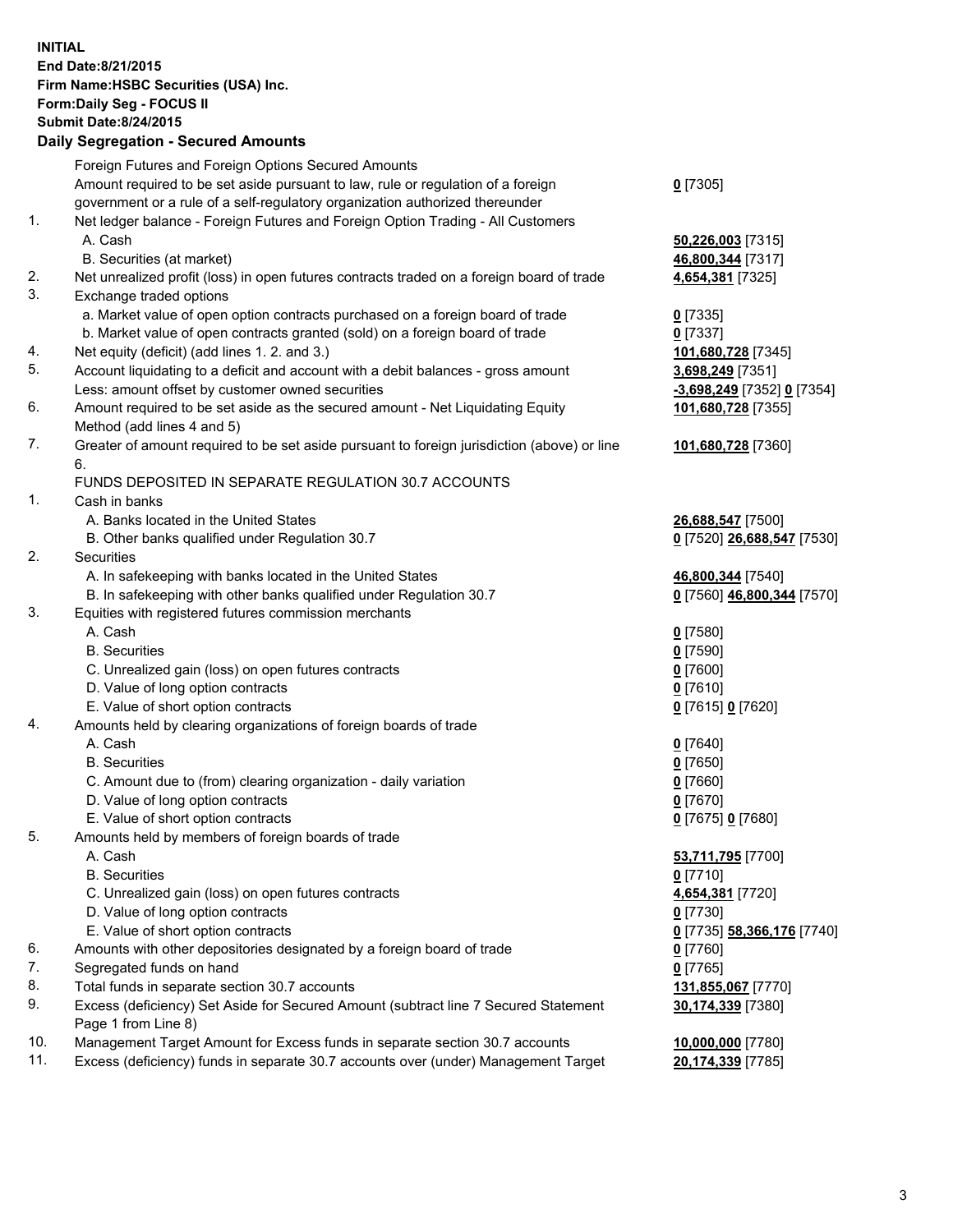| <b>INITIAL</b>                        |                                                                                                            |                                    |  |  |  |  |  |
|---------------------------------------|------------------------------------------------------------------------------------------------------------|------------------------------------|--|--|--|--|--|
| End Date:8/21/2015                    |                                                                                                            |                                    |  |  |  |  |  |
| Firm Name: HSBC Securities (USA) Inc. |                                                                                                            |                                    |  |  |  |  |  |
| Form: Daily Seg - FOCUS II            |                                                                                                            |                                    |  |  |  |  |  |
| <b>Submit Date:8/24/2015</b>          |                                                                                                            |                                    |  |  |  |  |  |
|                                       | Daily Segregation - Segregation Statement                                                                  |                                    |  |  |  |  |  |
|                                       |                                                                                                            |                                    |  |  |  |  |  |
|                                       | SEGREGATION REQUIREMENTS(Section 4d(2) of the CEAct)                                                       |                                    |  |  |  |  |  |
| 1.                                    | Net ledger balance                                                                                         |                                    |  |  |  |  |  |
|                                       | A. Cash                                                                                                    | 556,272,570 [7010]                 |  |  |  |  |  |
|                                       | B. Securities (at market)                                                                                  | 758,706,385 [7020]                 |  |  |  |  |  |
| 2.                                    | Net unrealized profit (loss) in open futures contracts traded on a contract market                         | -545,642,773 [7030]                |  |  |  |  |  |
| 3.                                    | Exchange traded options                                                                                    |                                    |  |  |  |  |  |
|                                       | A. Add market value of open option contracts purchased on a contract market                                | 131,305,586 [7032]                 |  |  |  |  |  |
|                                       | B. Deduct market value of open option contracts granted (sold) on a contract market                        | -12,398,609 [7033]                 |  |  |  |  |  |
| 4.                                    | Net equity (deficit) (add lines 1, 2 and 3)                                                                | 888,243,159 [7040]                 |  |  |  |  |  |
| 5.                                    | Accounts liquidating to a deficit and accounts with                                                        |                                    |  |  |  |  |  |
|                                       | debit balances - gross amount                                                                              | 128,234,916 [7045]                 |  |  |  |  |  |
|                                       | Less: amount offset by customer securities                                                                 | -128,035,265 [7047] 199,651 [7050] |  |  |  |  |  |
| 6.                                    | Amount required to be segregated (add lines 4 and 5)                                                       | 888,442,810 [7060]                 |  |  |  |  |  |
|                                       | FUNDS IN SEGREGATED ACCOUNTS                                                                               |                                    |  |  |  |  |  |
| 7.                                    | Deposited in segregated funds bank accounts                                                                |                                    |  |  |  |  |  |
|                                       | A. Cash                                                                                                    | 19,963,249 [7070]                  |  |  |  |  |  |
|                                       | B. Securities representing investments of customers' funds (at market)                                     | $0$ [7080]                         |  |  |  |  |  |
|                                       | C. Securities held for particular customers or option customers in lieu of cash (at                        | 137,670,014 [7090]                 |  |  |  |  |  |
| 8.                                    | market)                                                                                                    |                                    |  |  |  |  |  |
|                                       | Margins on deposit with derivatives clearing organizations of contract markets                             |                                    |  |  |  |  |  |
|                                       | A. Cash                                                                                                    | 28,570,096 [7100]                  |  |  |  |  |  |
|                                       | B. Securities representing investments of customers' funds (at market)                                     | 149,574,438 [7110]                 |  |  |  |  |  |
|                                       | C. Securities held for particular customers or option customers in lieu of cash (at<br>market)             | 621,036,371 [7120]                 |  |  |  |  |  |
| 9.                                    |                                                                                                            |                                    |  |  |  |  |  |
| 10.                                   | Net settlement from (to) derivatives clearing organizations of contract markets<br>Exchange traded options | -123,081,907 [7130]                |  |  |  |  |  |
|                                       | A. Value of open long option contracts                                                                     | 131,305,586 [7132]                 |  |  |  |  |  |
|                                       | B. Value of open short option contracts                                                                    | $-12,398,609$ [7133]               |  |  |  |  |  |
| 11.                                   | Net equities with other FCMs                                                                               |                                    |  |  |  |  |  |
|                                       | A. Net liquidating equity                                                                                  | 51,355,065 [7140]                  |  |  |  |  |  |
|                                       | B. Securities representing investments of customers' funds (at market)                                     | $0$ [7160]                         |  |  |  |  |  |
|                                       | C. Securities held for particular customers or option customers in lieu of cash (at                        | $0$ [7170]                         |  |  |  |  |  |
|                                       | market)                                                                                                    |                                    |  |  |  |  |  |
| 12.                                   | Segregated funds on hand                                                                                   | $0$ [7150]                         |  |  |  |  |  |
| 13.                                   | Total amount in segregation (add lines 7 through 12)                                                       | 1,003,994,303 [7180]               |  |  |  |  |  |
| 14.                                   | Excess (deficiency) funds in segregation (subtract line 6 from line 13)                                    | 115,551,493 [7190]                 |  |  |  |  |  |
| 15.                                   | Management Target Amount for Excess funds in segregation                                                   | 50,000,000 [7194]                  |  |  |  |  |  |
| 16.                                   | Excess (deficiency) funds in segregation over (under) Management Target Amount                             | 65,551,493 [7198]                  |  |  |  |  |  |

16. Excess (deficiency) funds in segregation over (under) Management Target Amount Excess